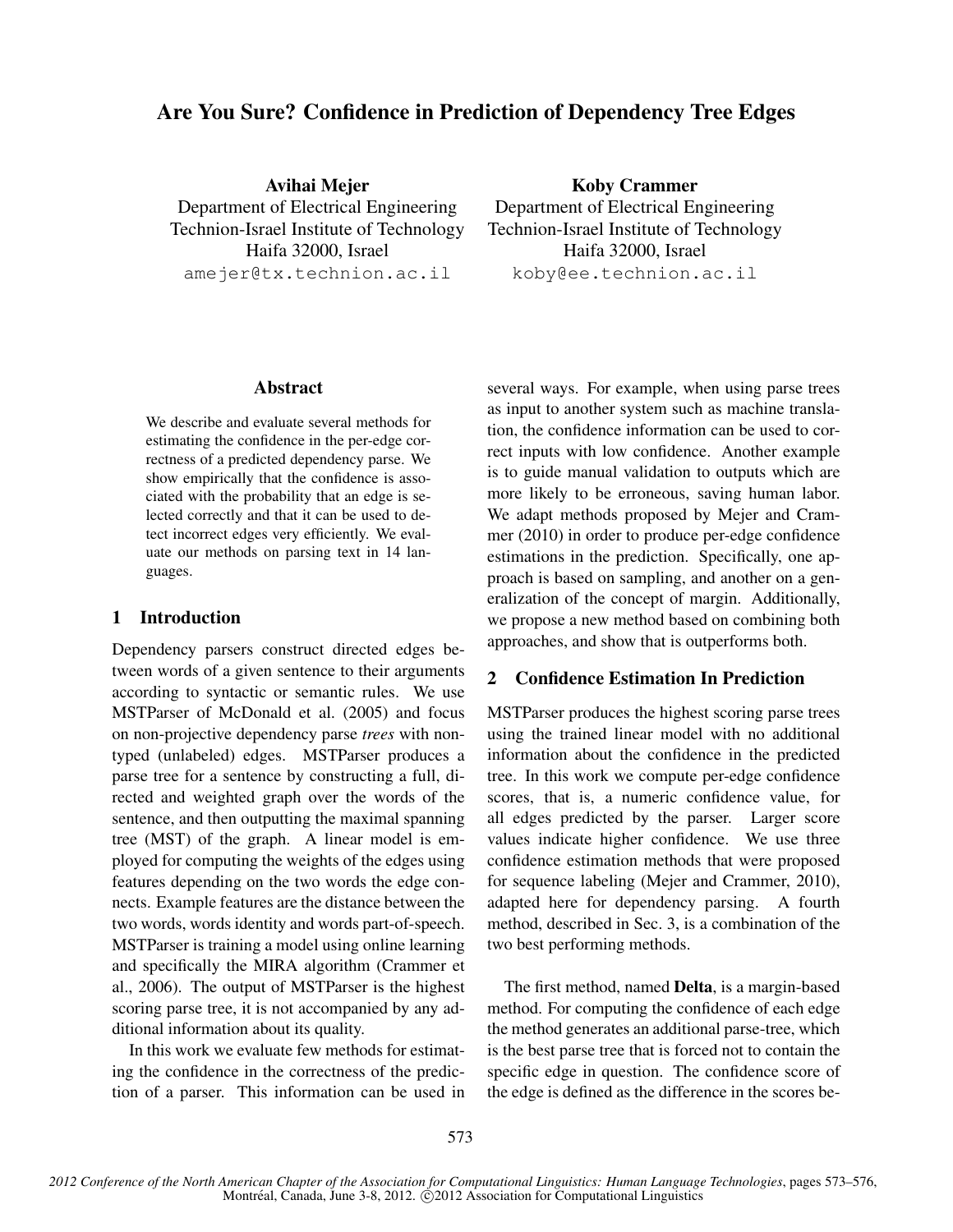tween the two parse trees. The score of a tree is the sum of scores of the edges it contains. These confidence scores are always positive, yet *not* limited to [0, 1]. Delta method does not require parameter tuning.

The second method, named Weighted K-Best (WKB), is a deterministic method building on properties of the inference algorithm. Specifically, we use k-best Maximum Spanning Tree algorithm (Hall, 2007) to produce the K parse trees with the highest score. This collection of K-trees is used to compute the confidence in a predicted edge. The confidence score is defined to be the weightedfraction of parse trees that contain the edge. The contribution of different trees to compute this fraction is proportional to their absolute score, where the tree with the highest score has the largest contribution. Only trees with positive scores are included. The computed score is in the range [0, 1]. The value of K was tuned using a development set (optimizing the average-precision score of detecting incorrect edges, see below) and for most datasets K was set to a value between  $10 - 20$ .

The third method, K Draws by Fixed Standard Deviation (KD-Fix) is a probabilistic method. Here we sample  $K$  weight vectors using a Gaussian distribution, for which the mean parameters are the learned model and isotropic covariance matrix with fixed variance  $s^2$ . The value s is tuned on a development set (optimizing the average-precision score of detecting incorrect edges). The confidence of each edge is the probability of this edge induced from the distribution over parameters. We approximate this quantity by sampling K parse trees, each obtained by finding the MST when scores are computed by one of K sampled models. Finally, the confidence score of each edge predicted by the model is defined to be the fraction of parse trees among the K trees that contain this edge. Formally, the confidence score is  $\nu = j/K$  where j is the number of parse trees that contain this edge ( $j \in \{0...K\}$ ) so the score is in the range [0, 1]. We set  $K = 50$ .

Finally, we describe below a fourth method, we call KD-Fix+Delta, which is a weighted-linear combination of KD-Fix and Delta.

### 3 Evaluation

We evaluated the algorithms using 13 languages used in CoNLL 2006 shared task<sup>1</sup>, and the English Penn Treebank. The number of training sentences is between 1.5-72K, with an average of  $20K$  sentences and 50K-1M words. The test sets contain  $\sim$  400 sentences and  $~\sim 6K$  words for all datasets, except English with  $2.3K$  sentences and  $55K$  words. Parameter tuning was performed on development sets with 200 sentences per dataset. We trained a model per dataset and used it to parse the test set. Predicted edge accuracy of the parser ranges from 77% on Turkish to 93% on Japanese, with an average of 85%. We then assigned each predicted edge a confidence score using the various confidence estimation methods.

Absolute Confidence: We first evaluate the accuracy of the actual confidence values assigned by all methods. Similar to (Mejer and Crammer, 2010) we grouped edges according to the value of their confidence. We used 20 bins dividing the confidence range into intervals of size  $0.05$ . Bin indexed  $i$ contains edges with confidence value in the range  $\left[\frac{j-1}{20}, \frac{j}{20}\right]$ ,  $j = 1..20$ . Let  $b_j$  be the center value of bin  $j$  and let  $c_j$  be the fraction of edges predicted correctly from the edges assigned to bin  $j$ . For a good confidence estimator we expect  $b_i \approx c_i$ .

Results for 4 datasets are presented in Fig. 1. Plots show the measured fraction of correctly predicted edges  $c_i$  vs. the value of the center of bin  $b_i$ . Best performance is obtained when a line corresponding to a method is close to the line  $y = x$ . Results are shown for KD-Fix and WKB; Delta is omitted as it produces confidence scores out of [0, 1]. In two of the shown plots (Chinese and Swedish) KD-Fix (circles) follows closely the expected accuracy line. In another plot (Danish) KD-Fix is too pessimistic with line above  $y = x$  and in yet another case (Turkish) it is too optimistic. The distribution of this qualitative behavior among the 14 datasets is: too optimistic in 2 datasets, too pessimistic in 7 and close to the line  $y = x$  in 5 datasets. The confidence scores produced by the WKB are in general worse than KD-Fix, too optimistic in some confidence range

<sup>&</sup>lt;sup>1</sup> Arabic, Bulgarian, Chinese, Czech, Danish, Dutch, German, Japanese, Portuguese, Slovene, Spanish, Swedish and Turkish . See http://nextens.uvt.nl/˜conll/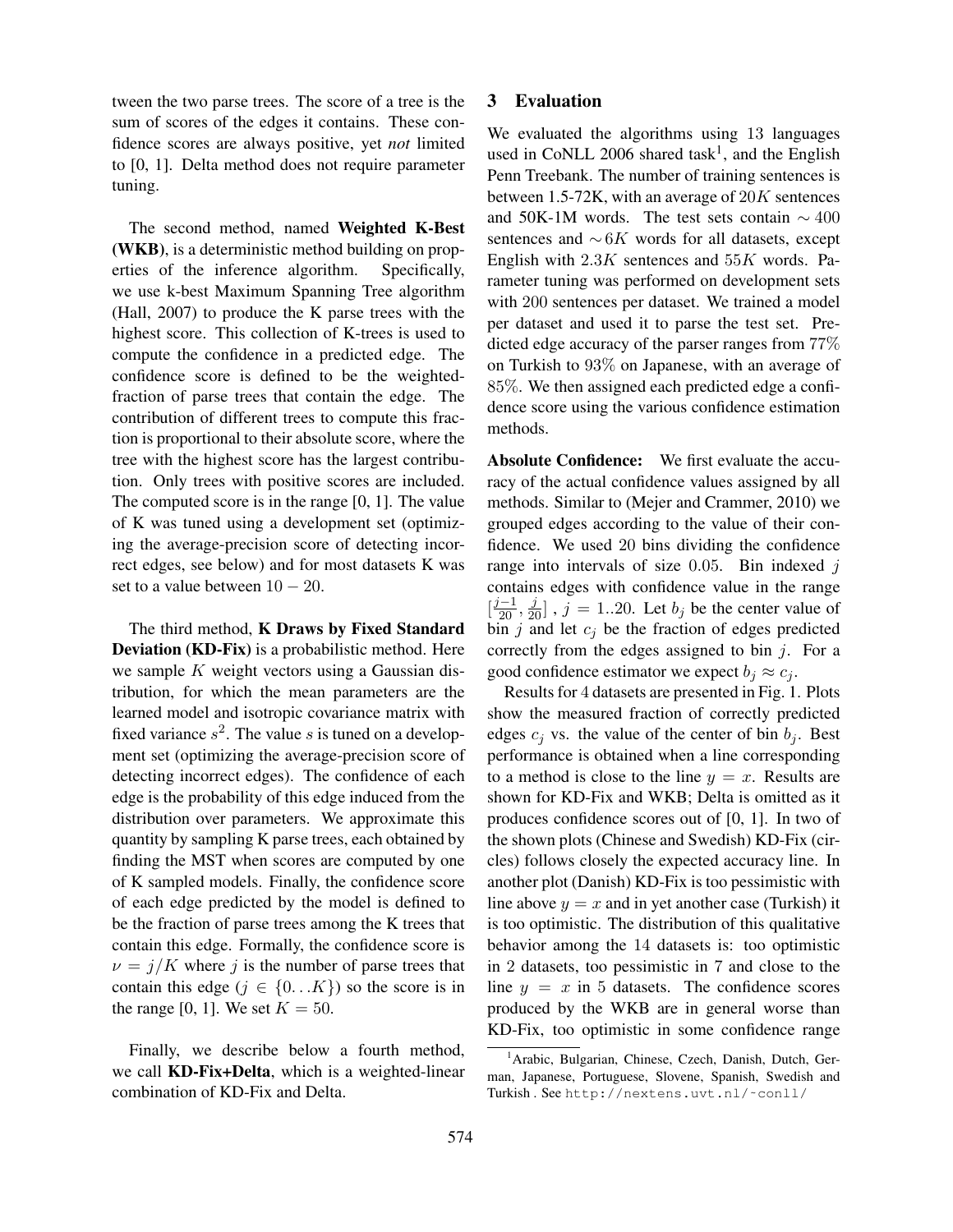

Figure 1: Evaluation of KD-Fix and WKB by comparing predicted accuracy vs. actual accuracy in each bin on 4 datasets. Best performance is obtained for curves close to the line *y=x* (black line). Delta method is omitted as its output is not in the range [0, 1].

|              | <b>KD</b> | <b>WKB</b> | Delta | KD-Fix | Random |
|--------------|-----------|------------|-------|--------|--------|
|              | Fix       |            |       | +Delta |        |
| Avg-Prec     | 0.535     | 0.304      | 0.518 | 0.547  | 0.147  |
| Prec $@10\%$ | 0.729     | 0.470      | 0.644 | 0.724  | 0.145  |
| Prec @90%    | 0.270     | 0.157      | 0.351 | 0.348  | 0.147  |
| <b>RMSE</b>  | 0.084     | 0.117      |       |        | 0.458  |

Table 1: Row 1: Average precision in ranking all edges according confidence values. Rows 2-3: Precision in detection of incorrect edges when detected 10% and 90% of all the incorrect edges. Row 4: Root mean square error. All results are averaged over all datasets.

and too pessimistic in another range. We computed the root mean square-error (RMSE) in predicting the bin center value given by  $\sqrt{\left(\sum_j n_j (b_j - c_j)^2\right) / \left(\sum_j n_j\right)}$ , where  $n_i$  is the number of edges in the jth bin. The results, summarized in the 4th row of Table 1, support the observation that KD-Fix performs better than WKB, with smaller RMSE.

Incorrect Edges Detection: The goal of this task is to efficiently detect incorrect predicted-edges. We ranked all predicted edges of the test-set (per dataset) according to their confidence score, ordering from low to high. Ideally, erroneous edges by the parser are ranked at the top. A summary of the average precision, computed at all ranks of erroneous edges, (averaged over all datasets, due to lack of space), for all confidence estimation methods is summarized in the first row of Table 1. The average precision achieved by random ordering is about equal to the error rate for each dataset. The Delta method improves significantly over both the random ordering and WKB. KD-Fix achieves the best performance in 12 of 14 datasets and the best averageperformance. These results are consistent with the results obtained for sequence labeling by Mejer and Crammer (2010).

Average precision summarizes the detection of all incorrect edges into a single number. More refined analysis is encapsulated in Precision-Recall (PR) plots, showing the precision as more incorrect edges are detected. PR plots for three datasets are shown in Fig. 2. From these plots (applied also to other datasets, omitted due to lack of space) we observe that in most cases KD-Fix performs significantly better than Delta in the early detection stage (first 10-20% of the incorrect edges), while Delta performs better in late detection stages (last 10-20% of the incorrect edges). The second and third rows of Table 1 summarize the precision after detecting only 10% incorrect edges and after detecting 90% of the incorrect edges, averaged over all datasets. For example, in Czech and Portuguese plots of Fig. 2, we observe an advantage of KD-Fix for low recall and an advantage of Delta in high recall. Yet for Arabic, for example, KD-Fix outperforms Delta along the entire range of recall values.

KD-Fix assigns at most K distinct confidence values to each edge - the number of models that agreed on that particular edge. Thus, when edges are ranked according to the confidence, all edges that are assigned the same value are ordered randomly. Furthermore, large fraction of the edges,  $\sim 70 - 80\%$ , are assigned one of the top-three scores (i.e. *K-2, K-1, K*). As a results, the precision performance of KD-Fix drops sharply for recall values of 80% and above. On the other hand, we hypothesize that the lower precision of Delta at low recall values (diamond in Fig. 2) is because by definition Delta takes into account only two parses, ignoring additional possible parses with score close to the highest score. This makes Delta method more sensitive to small differences in score values compared to KD-Fix.

Based on this observation, we propose combining both KD-Fix and Delta. Our new method sets the confidence score of an edge to be a weighted mean of the score values of KD-Fix and Delta, with weights *a* and *1-a*, respectively. We use a value